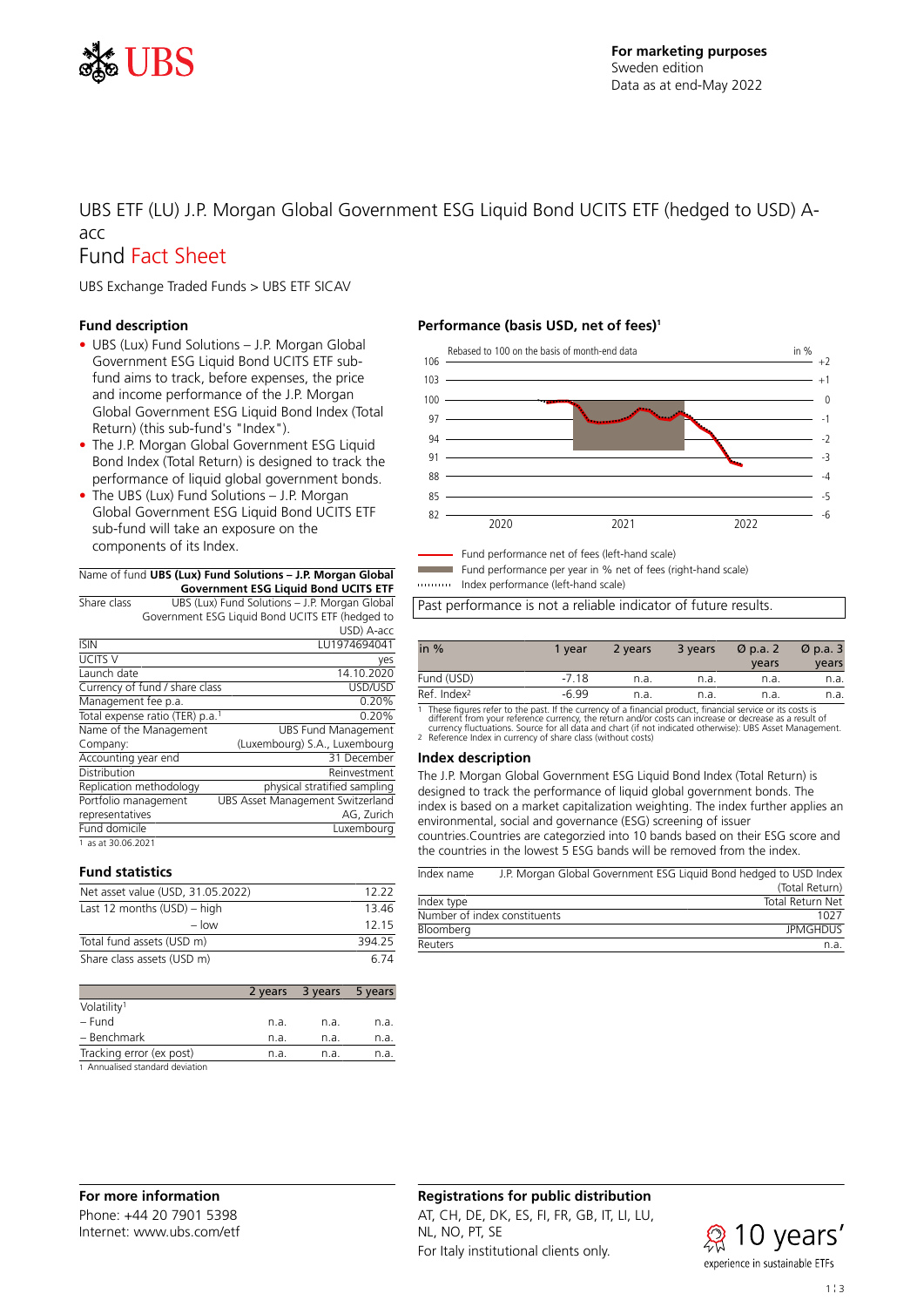# **Market exposure (%)**

| Index                |      |  |  |  |
|----------------------|------|--|--|--|
| <b>United States</b> | 42.8 |  |  |  |
| Japan                | 18.1 |  |  |  |
| France               | 6.2  |  |  |  |
| United Kingdom       | 6.1  |  |  |  |
| Italy                | 5.4  |  |  |  |
| Germany              | 4.7  |  |  |  |
| Spain                | 3.3  |  |  |  |
| Canada               | 2.3  |  |  |  |
| Australia            | 1.9  |  |  |  |
| Others               | 9.3  |  |  |  |

## **10 largest positions (%)**

 $\overline{A}$  2.0  $A$ - 1.5  $\overline{BBB+}$  0.3 AAU 0.2

|                                                   | Index |
|---------------------------------------------------|-------|
| United States Treasury Note/Bond                  | 32.6  |
| United States Treasury Note/Bond -<br>When Issued | 8.3   |
| United Kingdom Gilt                               | 6.1   |
| French Republic Government Bond<br><b>OAT</b>     | 5.9   |
| Italy Buoni Poliennali Del Tesoro                 | 5.1   |
| Japan Government Twenty Year<br><b>Bond</b>       | 4.8   |
| Japan Government Ten Year Bond                    | 3.9   |
| Bundesrepublik Deutschland<br>Bundesanleihe       | 3.5   |
| Spain Government Bond                             | 3.1   |
| Japan Government Thirty Year Bond                 | 2.9   |

**Fund** 

Others 30.3

# **Credit quality (%)**

| Fund  |      |  |  |
|-------|------|--|--|
| AAA   | 21.4 |  |  |
| $AA+$ | 16.4 |  |  |
| AA    | 13.7 |  |  |
| $AA-$ | 0.4  |  |  |
| $A+$  | 13.8 |  |  |

# **Benefits**

Clients benefit from the flexibility of an exchange-traded investment.

Provides access to this segment of the market with a single transaction.

Optimised risk/return profile thanks to a broad diversification across a range of countries and sectors.

The fund offers a high degree of transparency and cost efficiency.

UCITS compliant fund.

# **Additional information**

- Additionally currency hedged share classes aim to reduce the impact of currency fluctuations between their reference currency and the index currency.
- The fund is passively managed
- The product described herein aligns to Article 8 of Regulation (EU) 2019/2088.

# **Risks**

This UBS Exchange Traded Fund invests in treasuries and may therefore be subject to high fluctuations in value. For this reason, an investment horizon of at least five years and corresponding risk tolerance and capacity are required. All investments are subject to market fluctuations. Sustainability characteristics and risks are considered as part of the Index selection process. Sustainability characteristics and risks are considered as part of the Index selection process. Every fund has specific risks, which can significantly increase under unusual market conditions. As a result, the net asset value of the fund's assets is directly dependent on the performance of the underlying index. Losses that could be avoided via active management will not be offset.

## **Listing and trading information**

| Exchange           | Trading currency | Trading hours (local time) | <b>Bloomberg Ticker</b> | <b>Reuters RIC</b> | iNAV Bloomberg |  |  |
|--------------------|------------------|----------------------------|-------------------------|--------------------|----------------|--|--|
| SIX Swiss Exchange | USD              | 09:00am - 05:30pm CET      | <b>FSGGBD SW</b>        | FSGGBD.S           | FSGGBDIV       |  |  |